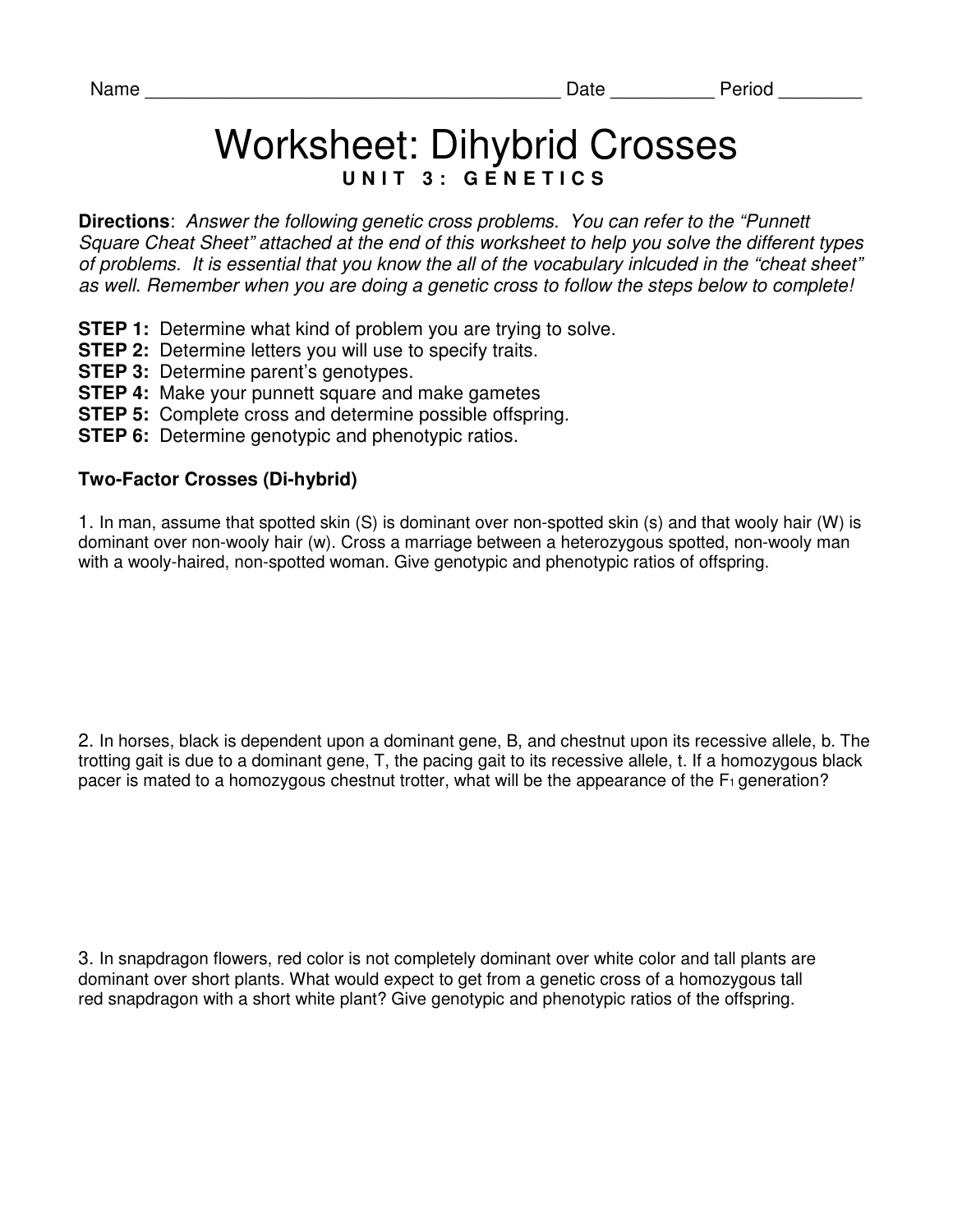4. What are the genotypic and phenotypic ratios in the offspring resulting from a cross between two pea plants that are heterozygous for pod color and pod shape?

| Trait           | Dominant Allele | <b>Recessive Allele</b> |
|-----------------|-----------------|-------------------------|
| pod shape       | smooth $(N)$    | constricted (n)         |
| pod color       | green (6)       | yellow (q)              |
| flower position | axial(A)        | terminal (a)            |
| plant height    | tall (T         | short (t)               |

Parental genotypes \_\_\_\_\_\_\_\_\_\_\_\_\_\_\_

| Possible gametes |  |  |
|------------------|--|--|
|                  |  |  |

5. In mice, the ability to run normally i s a dominant trait. Mice with this trait are called running mice (R). The recessive trait causes mice to run in circles only. Mice with this trait are called waltzing mice (r). Hair color is also inherited in mice. Black hair (B) is dominant over brown hair (b).

For each of the following problems, determine the parent genotypes, possible gametes, then construct a Punnet square to solve.

a. Cross a heterozygous running, heterozygous black mouse with a homozygous running, homozygous black mouse

Parental genotypes

Possible gametes \_\_\_\_\_ \_\_\_\_\_ \_\_\_\_\_ \_\_\_\_\_

Offspring phenotypic ratio \_\_\_\_\_\_\_\_\_\_\_\_\_\_\_\_\_\_

b. Cross a homozygous running, homozygous black mouse with a heterozygous running, brown mouse

| Parental genotypes |  |
|--------------------|--|
|--------------------|--|

Possible gametes \_\_\_\_\_ \_\_\_\_\_ \_\_\_\_\_ \_\_\_\_\_

Offspring phenotypic ratio \_\_\_\_\_\_\_\_\_\_\_\_\_\_\_\_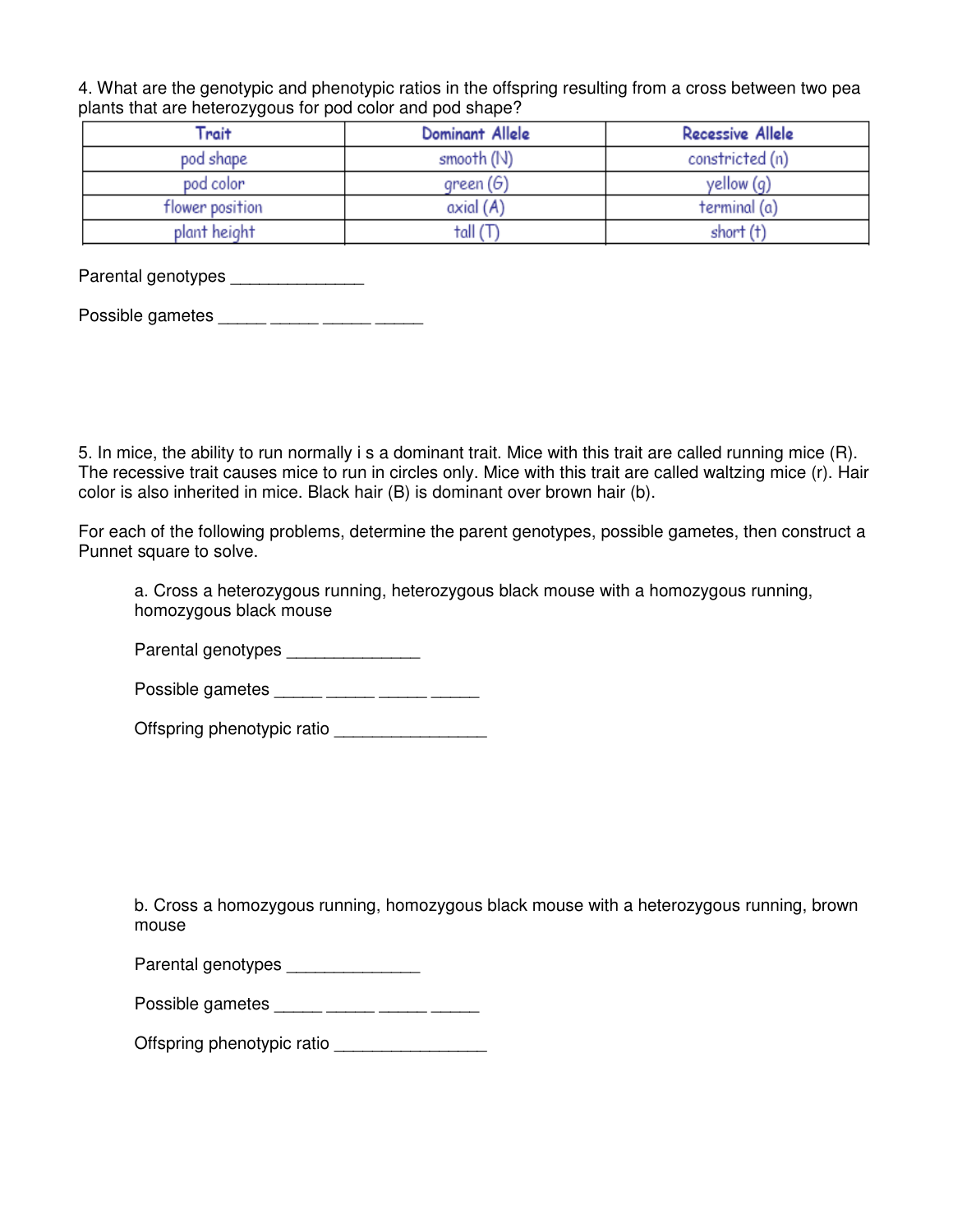c. Cross a waltzing brown mouse with a waltzing brown mouse

Parental genotypes \_\_\_\_\_\_\_\_\_\_\_\_\_\_\_\_

Possible gametes \_\_\_\_\_ \_\_\_\_\_ \_\_\_\_\_ \_\_\_\_\_

Offspring phenotypic ratio

d. Cross a homozygous running, heterozygous black mouse with a waltzing brown mouse

Parental genotypes \_\_\_\_\_\_\_\_\_\_\_\_\_\_\_\_

Possible gametes \_\_\_\_\_ \_\_\_\_\_ \_\_\_\_\_ \_\_\_\_\_

Offspring phenotypic ratio \_\_\_\_\_\_\_\_\_\_\_\_\_\_\_\_

e. Cross a heterozygous running, brown mouse with a heterozygous running, homozygous black mouse

Parental genotypes \_\_\_\_\_\_\_\_\_\_\_\_\_\_\_

Possible gametes \_\_\_\_\_ \_\_\_\_\_ \_\_\_\_\_ \_\_\_\_\_ \_\_\_\_\_

Offspring phenotypic ratio